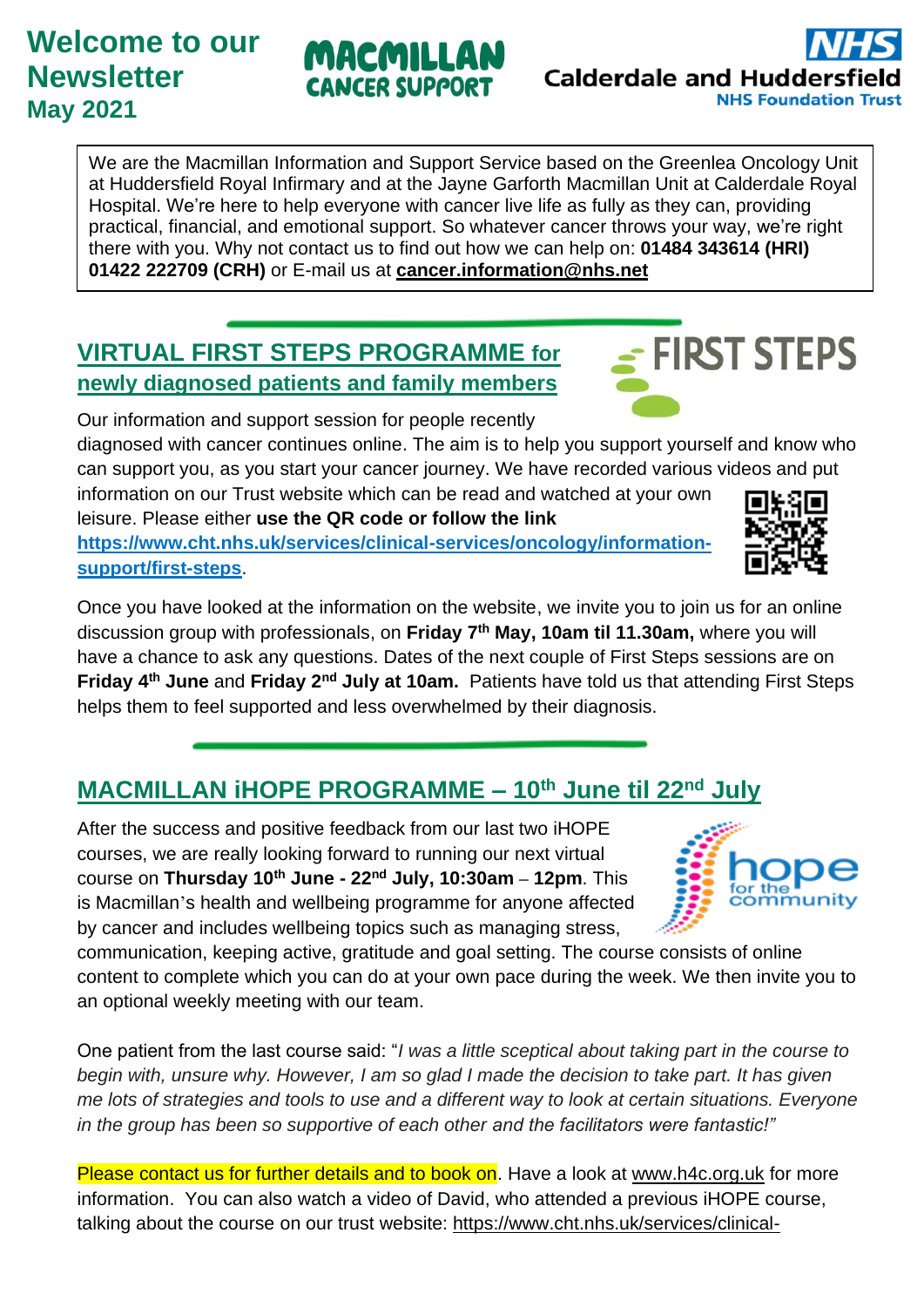## **VIRTUAL THINKING AHEAD PROGRAMME A Collaborative Course with Harrogate and Leeds - 8 th June – 20th July**

We are excited to be running our second collaborative Thinking Ahead programme, in partnership with Harrogate and Leeds hospital trusts. This course is specifically for people affected by incurable cancer and their families, and includes information on managing uncertainty, advance care planning, fatigue, managing symptoms, diet, estates planning, finance, keeping active,



hospice services and more. The course runs over seven weeks, on Microsoft Teams and is being hosted by our team. The programme will be run by presenters from across the three hospital Trusts and patients from Calderdale and Huddersfield, Leeds and Harrogate are all welcome to book onto the course.

Patients and family members from our previous course said they were nervous about booking onto Thinking Ahead due to the content of the course, but they benefitted from the knowledge shared and sensitive support received, as well as feeling the course gave them peace of mind by helping them to plan ahead and get things in order. We are in the process of making a film with some patients who have attended a previous course, which we will share when this is available.

The course will run weekly on Microsoft Teams, starting on **Tuesday 8th June until Tuesday 20th July 2021, 1:30pm until 3pm**. Please contact us on **01484 343614, 01422 222709 or email [cancer.information@nhs.net](mailto:cancer.information@nhs.net)**, to book a place for you and/or a family member.

### **HEADWRAPPERS – Virtual Hair Loss Support**



Our next two Virtual Headwrappers Hair Loss Support Sessions are on **Wednesday 26th May and Wednesday 23rd June, both at 11am.** The support session is run via Microsoft Teams.

The Charity 'HeadWrappers' is a hair loss advisory service, focusing on alternatives to wigs, helping with scarf tying and teaching practical tips around scalp care. Virtual sessions aim to help people look good and feel more confident about themselves as they undergo cancer treatments which may cause hair loss. The session gives you the chance to ask any questions. When you register, the charity will also kindly send you a free scarf to practice tying in the virtual session. Please contact us on the above numbers to book a place and we will send you a registration link. Please also have a look at the charity's website to find out more information: [www.headwrappers.org](http://www.headwrappers.org/)



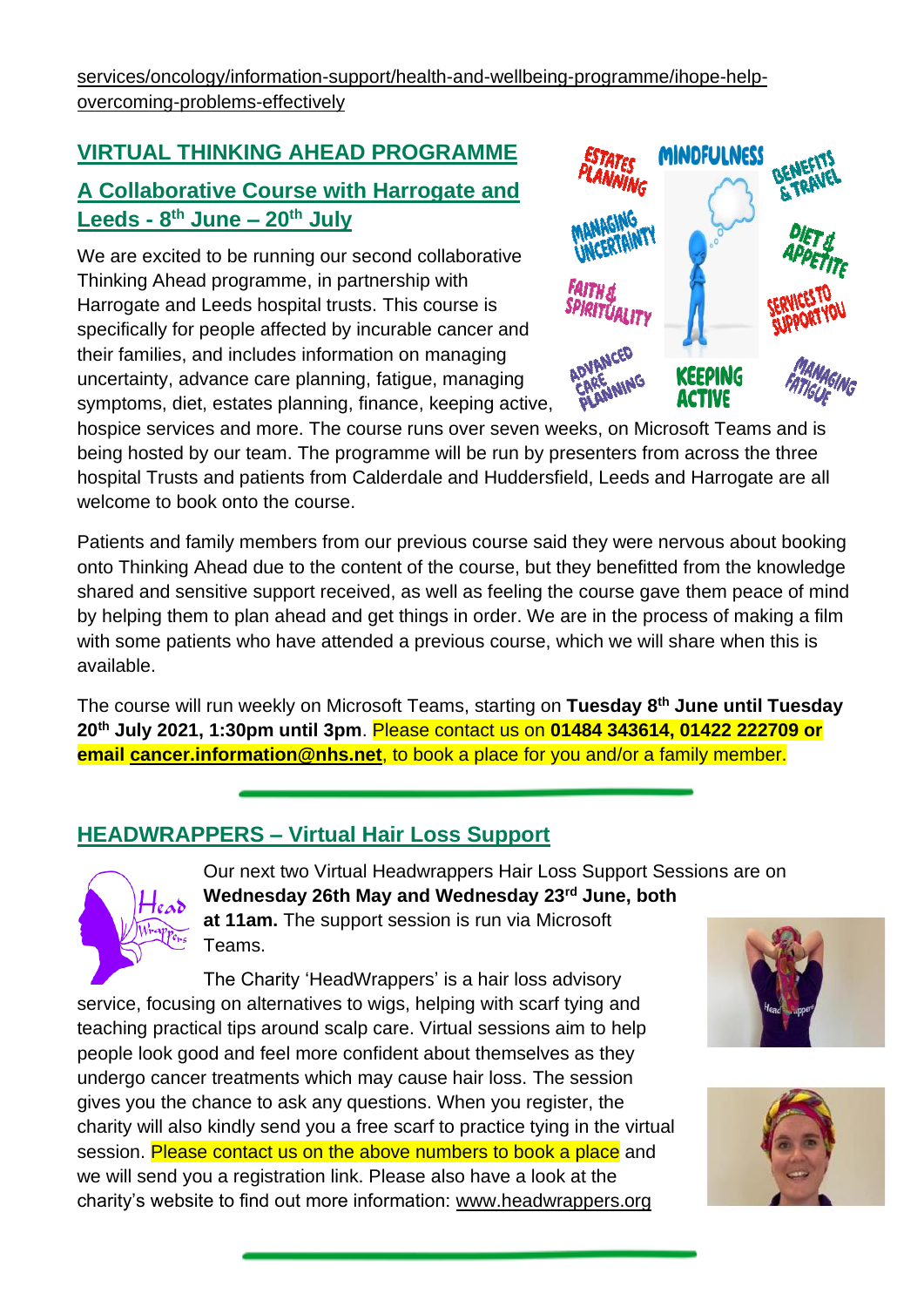### **West Yorkshire & Harrogate Cancer Alliance - PATIENT PANEL RECRUITMENT**

Do you have a passion to help improve cancer services and patient care? Could you spare some time to attend online meetings which support local cancer projects?

Participate in a variety of cancer project work:



Help the Alliance to design services in order to better support cancer patients

♦ Support the Cancer Alliance as we seek to put patients and carers at the very heart of

- 
- Share your expertise and participate in cancer discussions and project work



We use digital conferencing to support a variety of cancer projects

Become a member of the cancer alliance community panel and use your experience to improve cancer care services for all across West Yorkshire and Harrogate

Cancer alliances bring together clinicians and managers from hospital trusts and other health and cancer organisations to transform diagnosis, treatment and care for cancer patients

To request an application form or for more information please contact Fraser Corry:

**Email** – [fraser.corry@healthwatchwakefield.co.uk](mailto:fraser.corry@healthwatchwakefield.co.uk)

**Telephone** - 07597801623

## **CANCER REGISTRY**

decision making

## WHAT IS THE CANCER REGISTRY?

When you are diagnosed with cancer in the UK, some information about you, your cancer diagnosis and your treatment is collected in a cancer registry.

This is used to plan and improve health and care services. Your hospital will usually give this information to the registry automatically. There are strict rules to make sure the information is kept safely and securely. It will only be used for your direct care or for health and social care planning and research

## **WHAT IS THE INFORMATION USED FOR?**

This information is used to help understand cancer better and ensure that people living with cancer are receiving the best possible care and support. It is used to:

- provide national cancer statistics
- plan and monitor NHS cancer services
- find where new cancer services or improvements are needed
- check if someone having tests or treatment for cancer has a family history of the disease
- contact people if there is new information about long-term side effects of a treatment they have had in the past
- help with cancer research.



**For more information about the cancer registry, follow this link: https://www.macmillan.org.uk/cancer-information-andsupport/diagnosis/cancer-registry**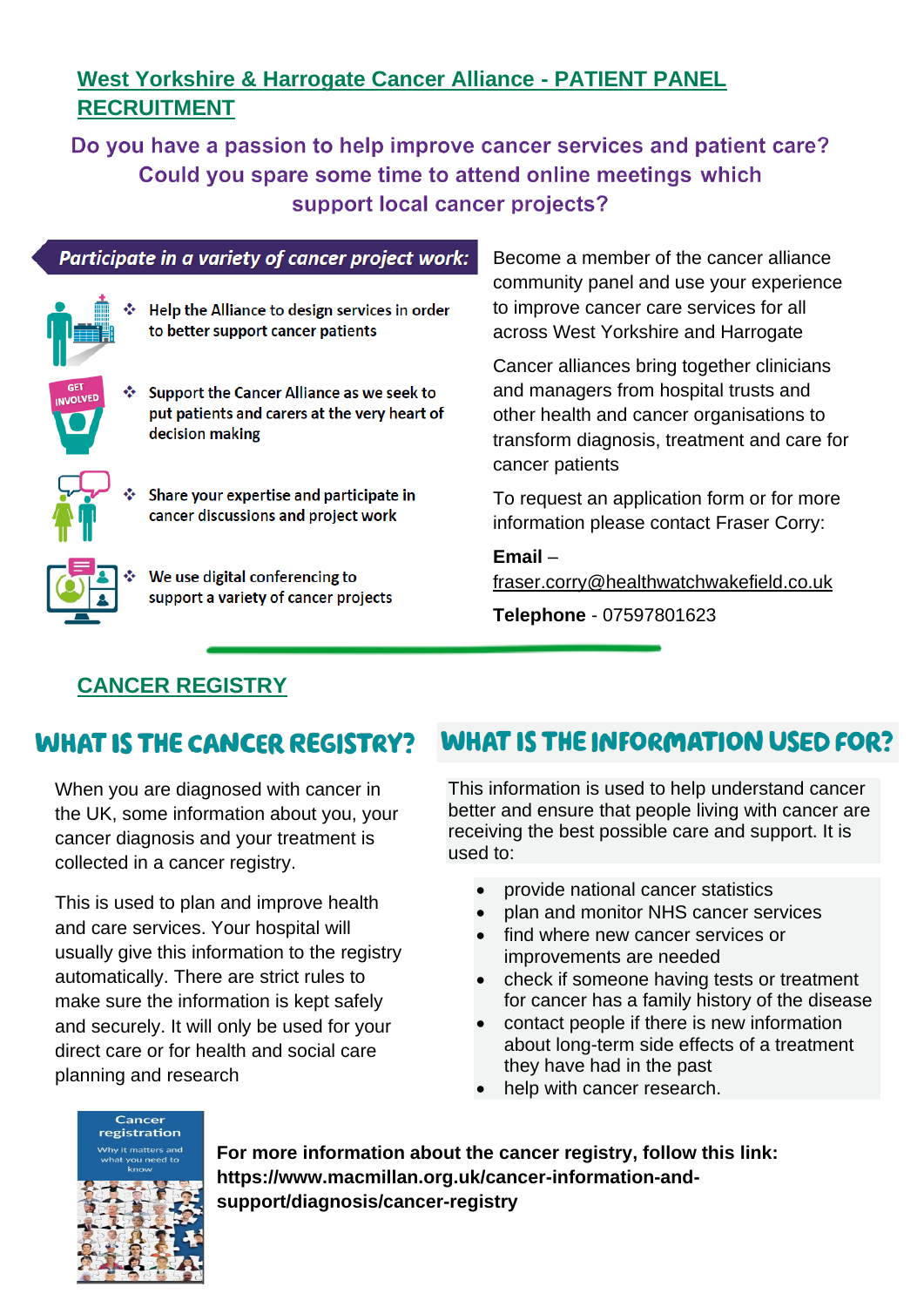



## COULD YOU HELP US MAKE SOME **VIDEOS FOR CANCER PATIENTS?**

The West Yorkshire and Harrogate Cancer Alliance is kindly funding some videos to support patients at the end of cancer treatment. We want to ask patients across the region, what key messages should be included in the videos and we would also like to film some patients sharing their views. If you would like to be involved in any way, please join us for an online meeting over Microsoft Teams on: **Wednesday 19th May 2pm – 3pm.**

This meeting is hosted by CHFT but is open to all patients across the West Yorkshire & Harrogate Cancer Alliance. Please contact Helen, Mandy or Holly in the Macmillan Information Service at Calderdale & Huddersfield NHS Trust, to book a place - **01484 343614 or 01422 222709 or email cancer.information@nhs.net**. We will send you a consent form to complete and an invite to the meeting. We can also do a test call with you before the meeting to check you are all set up with the technology.

# **WE WANT TO HEAR YOUR VIEWS**

### **VIRTUAL SUPPORT GROUPS IN MAY, JUNE & JULY 2021**

**The dates for our online support groups, via Microsoft Teams are:** 

**Virtual Macmillan Health Walk Virtual Macmillan Coffee Support Group** 

 **Thursday 6th May 1pm – 2pm Wednesday 19th May 2pm – 3pm Thursday 3rd June 1pm – 2pm Wednesday 16th June 2pm – 3pm Thursday 1st July 1pm – 2pm Wednesday 21st July 2pm – 3pm**



Please contact us to book a place. You will need to have a device with a webcam and microphone, which are built into most laptops/tablets and smartphones.



## **BLADDER CANCER AWARENESS MONTH**

There are over 200 different types of cancer - and bladder cancer is one of the 10 most common in the UK (men and women). Bladder cancer is not a rare cancer.

Despite this, there is very limited public awareness of the disease and it is a relatively low priority on the public health agenda. Action Bladder Cancer UK is dedicated to changing this and to helping

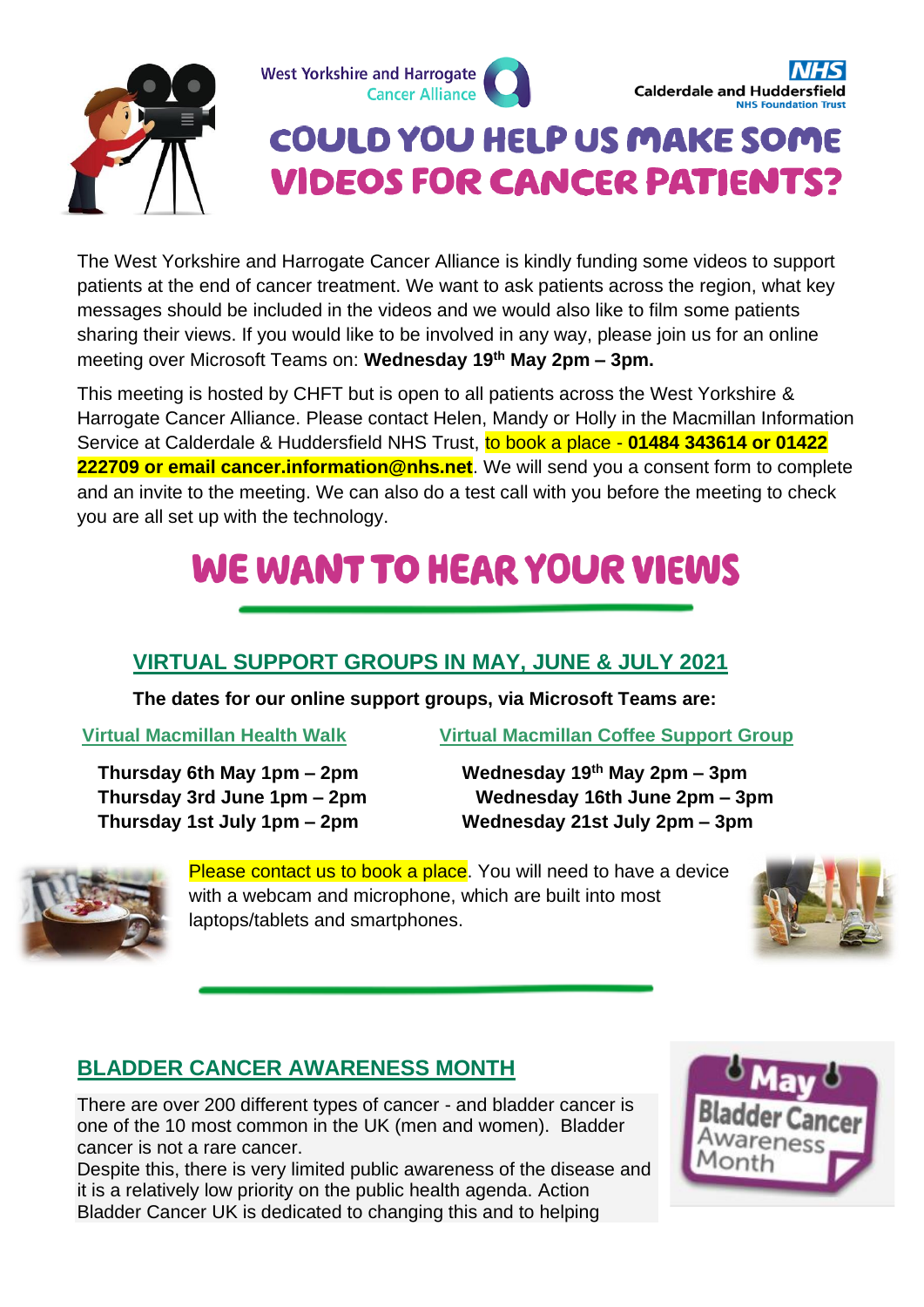people understand more about bladder cancer. Patient outcomes can be considerably improved by early diagnosis - up to 80% survival rate if caught early enough - so one of the key aims is to raise awareness both amongst the public and GPs of the symptoms and the need to take action much earlier. Bladder cancer is not only a disease of older people younger people can also be affected.

It is very important that you visit your GP as soon as you notice anything unusual - the earlier that bladder cancer is diagnosed, the more quickly it can be treated and the better the outcome.

The most **common symptoms** are:

- Blood in the urine (even just once)
- Recurrent urinary infections
- Frequency or urgency or pain on passing urine when no infection found on urine tests by the doctor

Adjusting to life with and beyond bladder cancer can sometimes be difficult. It can be something of an emotional rollercoaster, and there can also be some purely practical issues that you could do with some help in handling.

Action Bladder Cancer UK have a range of materials for those living with bladder cancer. Click or copy this link for further support and information **http://actionbladdercanceruk.org/**

### **SKIN CANCER AWARENESS MONTH**

May is skin cancer awareness month, and with summer fast approaching it is becoming increasingly important to keep our skin safe in the sun and be aware of the risks of skin cancer.



### **Sun Cream**

An obvious aid in the prevention of skin cancer, sun cream plays an essential role in keeping skin safe in the sun. SPF 30 is generally recommended for most skin types, with SPF 50 on any exposed scars. Make sure all exposed areas are covered and rub it in evenly. Always ensure you've applied enough and reapply every few hours and immediately after contact with water, following the advice on the bottle.

### **Cover Up**

Arguably the simplest way of keeping skin safe in the sun is to cover up with loose-fitting clothing and wear a hat, allowing minimal skin to be exposed to sunlight. Staying in the shade when possible is also a good idea – particularly between the hours of 11am and 3pm when the sun's rays are at their strongest.

While the most common type of skin cancer is a result of direct sun exposure and/or sunbed damage to skin cells, it can also be genetic. In fact, there are over 22 recognised types of skin cancer. If you notice anything unusual on your skin that does not go away after 4 weeks, show it to your doctor. It might help to take a photograph of anything unusual so you can check for any changes. It can be more difficult to notice changes if you have darker skin. This is because signs of skin cancer can be less obvious than those for people with paler skin. If you notice any changes, or develop a sore that does not heal, speak to your doctor.